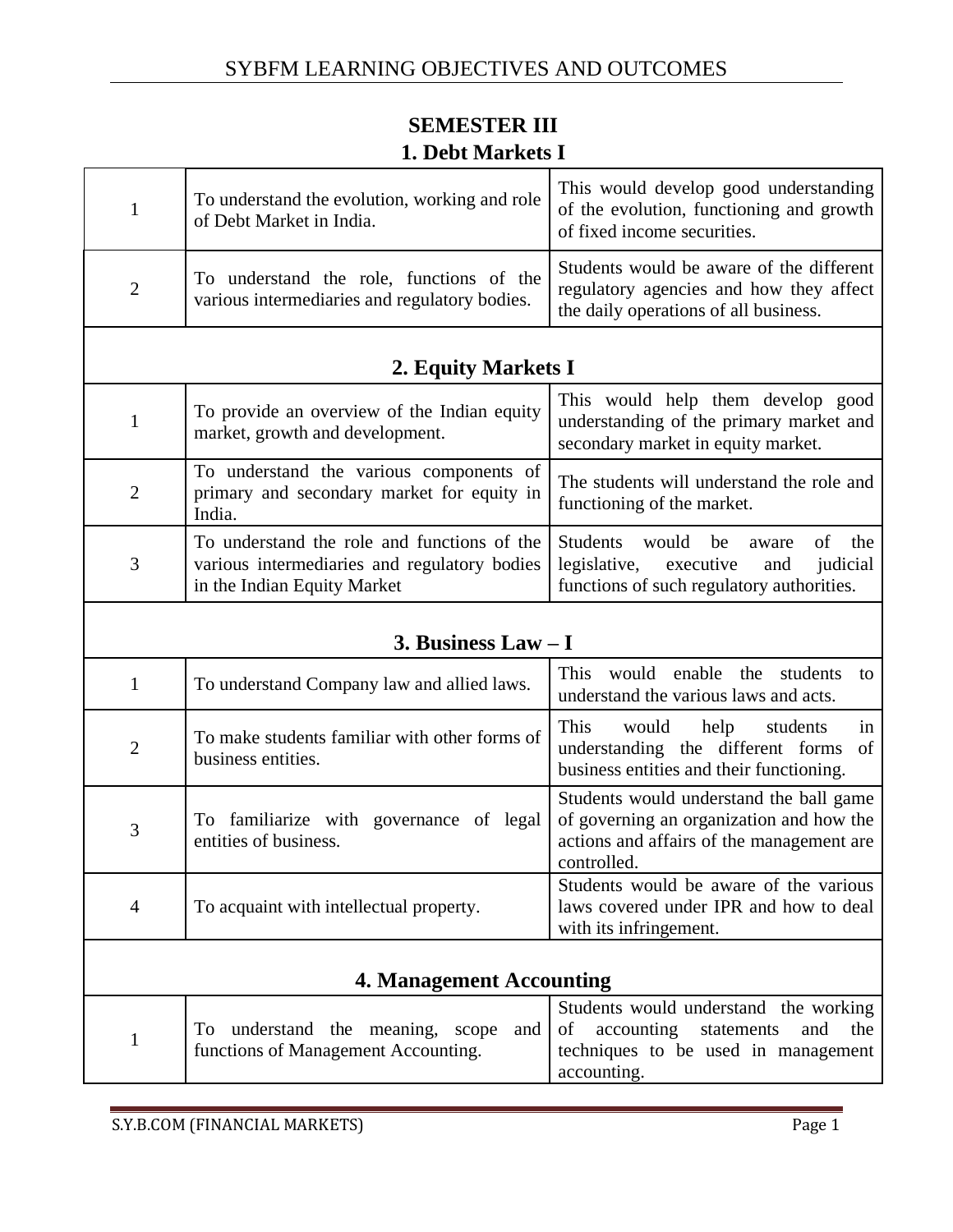#### SYBFM LEARNING OBJECTIVES AND OUTCOMES

| $\overline{2}$                 | To study and analyze and interpret financial<br>using the<br>various<br>tools<br>statements<br>$\&$<br>techniques of Management Accounting.                                                              | Students would learn interpretation of the<br>financial statements through ratio analysis<br>and trend analysis.                                                                |
|--------------------------------|----------------------------------------------------------------------------------------------------------------------------------------------------------------------------------------------------------|---------------------------------------------------------------------------------------------------------------------------------------------------------------------------------|
|                                | <b>5. Money Markets</b>                                                                                                                                                                                  |                                                                                                                                                                                 |
| $\mathbf{1}$                   | To understand the meaning-, importance and<br>features of the money market.                                                                                                                              | detailed<br><b>Students</b><br>would<br>have<br>$\mathbf{a}$<br>knowledge of the functioning of the<br>money market and will also be able to<br>compare it with capital market. |
| $\overline{2}$                 | To study the various instruments of the<br>money market.                                                                                                                                                 | Students would understand instruments<br>that are operational in the money market.                                                                                              |
| 3                              | To understand the characteristics of a highly<br>developed money market and the recent<br>trends in the money market.                                                                                    | Students would be aware<br>about the<br>contribution that the money market does<br>the<br>economic<br>stability<br>and<br>in<br>development of a country.                       |
| <b>6. Portfolio Management</b> |                                                                                                                                                                                                          |                                                                                                                                                                                 |
| 1                              | To introduce students to financial planning,<br>objectives, its benefits, and the types of areas<br>and stages of financial planning, and the<br>factors that help the success of financial<br>planning. | To assists students in planning for<br>financial objectives and the factors to be<br>considered for successful planning.                                                        |
| $\overline{2}$                 | To introduce students to time value of money<br>and its relationship to the objectives of<br>financial management.                                                                                       | Students would understand the<br>core<br>principle of finance.                                                                                                                  |
| <b>7. Computer Skills II</b>   |                                                                                                                                                                                                          |                                                                                                                                                                                 |
| $\mathbf{1}$                   | To introduce the students to the various<br>concepts<br>working<br>of<br>Computer<br>and<br>applications                                                                                                 | Students would understand the working<br>of various computer applications in their<br>daily life.                                                                               |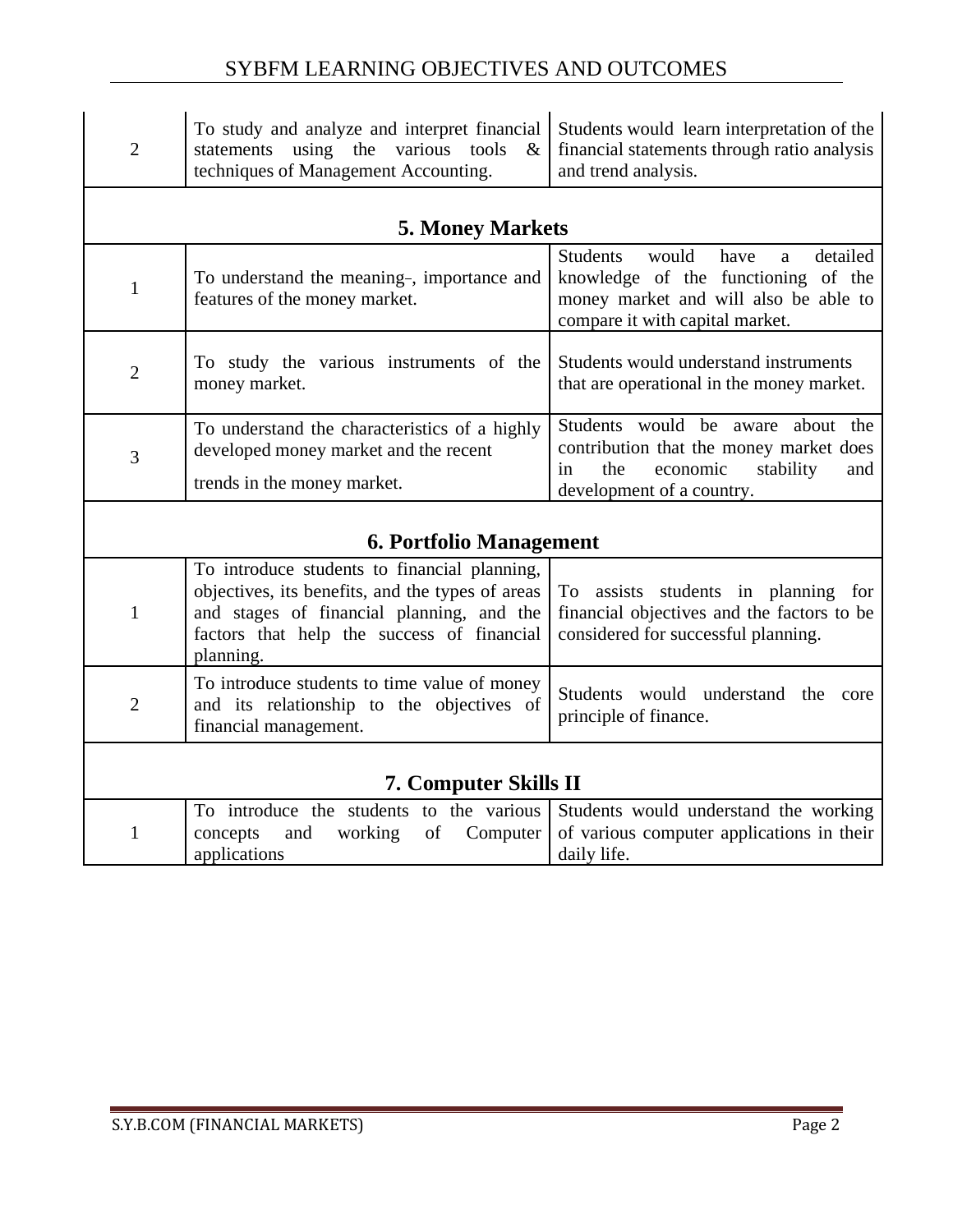## **SEMESTER IV**

| 1. Debt Market II |                                                                                                                                |                                                                                                                                                                     |
|-------------------|--------------------------------------------------------------------------------------------------------------------------------|---------------------------------------------------------------------------------------------------------------------------------------------------------------------|
| $\mathbf{1}$      | To introduce the concept of fixed income<br>securities and fixed income markets                                                | This would develop good understanding<br>of the various fixed income securities and<br>their risk return parameters.                                                |
| $\overline{2}$    | To enhance their fixed income securities<br>analysis and portfolio management skills                                           | This would enable the<br>students<br>to<br>understand the factors responsible for the<br>growth and development of fixed income<br>market.                          |
| 3                 | To understand the various factors responsible<br>for the growth and development of debt<br>market in India                     | Students would be able to understand the<br>most vital area of the market economy.                                                                                  |
| $\overline{4}$    | To study fundamental, technical, statistical<br>analysis and stock exchange dealings relevant<br>to debt markets in India      | Students would be able to understand<br>how to trade in the market.                                                                                                 |
|                   |                                                                                                                                |                                                                                                                                                                     |
|                   | 2. Equity Markets II                                                                                                           |                                                                                                                                                                     |
| 1                 | To increase the level of understanding and<br>analyzing of the Indian equity market                                            | This would help them develop good<br>understanding of the various equity<br>valuation models and the procedure for<br>online trading of shares.                     |
| $\overline{2}$    | To enable the students to learn the valuation<br>of equities                                                                   | Students would be able to understand<br>how to trade in an equity market.                                                                                           |
|                   |                                                                                                                                |                                                                                                                                                                     |
|                   | <b>3. Merchant Banking</b>                                                                                                     |                                                                                                                                                                     |
| 1                 | To introduce the concept of Merchant<br>Banking and the role of merchant bankers in<br>issue of various financial instruments. | The student would now be aware of the<br>process of issue of shares, debentures and<br>other financial instruments, and the role<br>played by the merchant bankers. |
| $\overline{2}$    | To study the issue of interational financial<br>instruments such as ADRs and DRs.                                              | The student would now be aware of the<br>concept of DRs and its isssue mechanism,<br>parties involved and the role of merchant<br>bankers.                          |
|                   |                                                                                                                                |                                                                                                                                                                     |